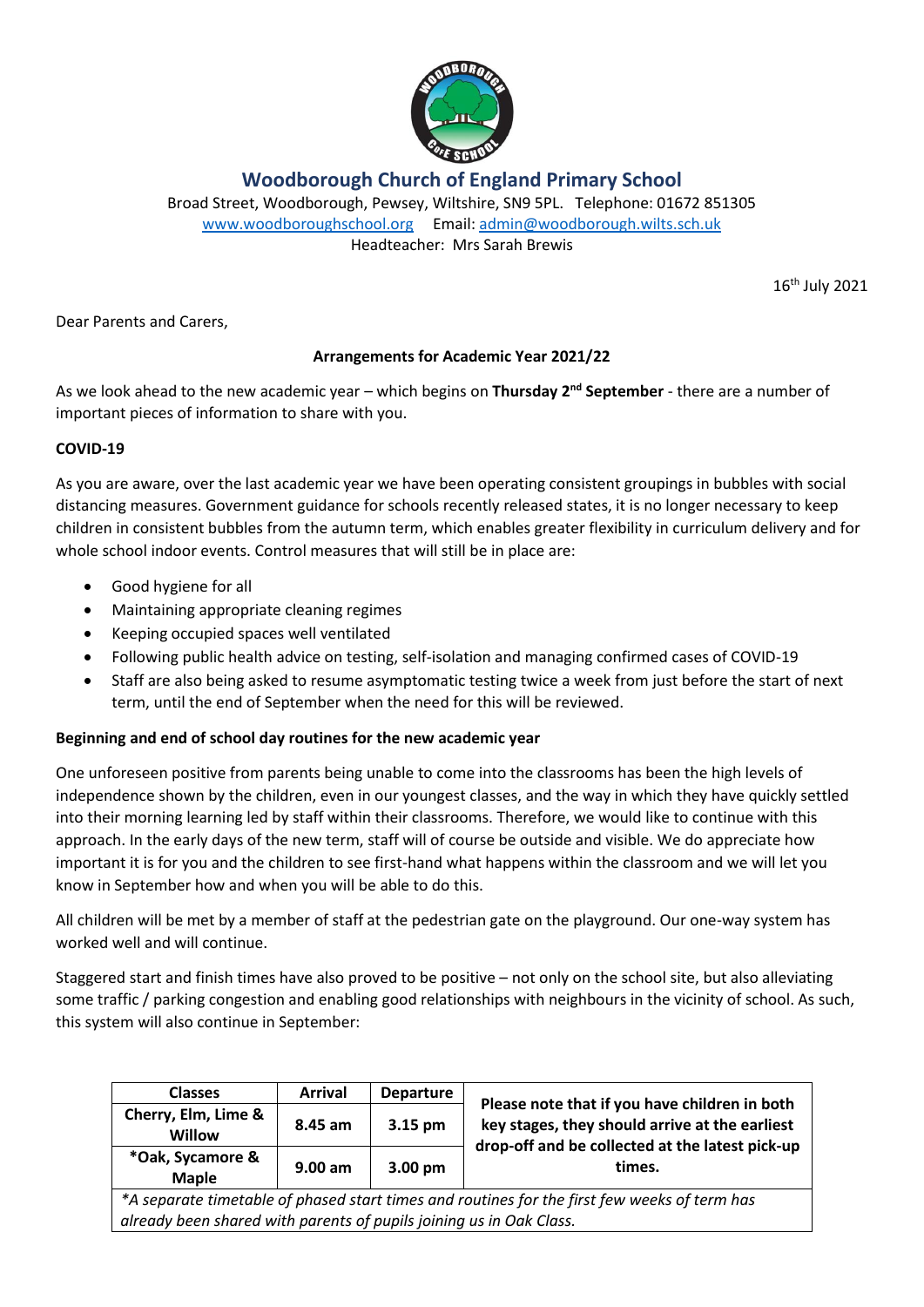If you do need to drive your child(ren) to school, please park at Woodborough Social Club [\(follow this link to their](https://www.woodboroughclub.co.uk/woodborough-school-parking-permit-a)  [website in order to purchase a parking permit\)](https://www.woodboroughclub.co.uk/woodborough-school-parking-permit-a) and not along the roads and outside neighbouring properties. Please make use o[f school transport](https://www.wiltshire.gov.uk/schools-learning-transport) where your child(ren) are eligible.

## **Before and After School Childcare** *[\(find more information by clicking on the hyperlink\)](https://woodboroughschool.org/parents/school-childcare/)*

Breakfast Club with Mr Tomlinson will recommence from Thursday 2<sup>nd</sup> September. Further details of the provision and how to sign up will soon be available via the above link on the school website.

Fun Club, after school, will also resume from Thursday 2<sup>nd</sup> September and should be booked via School Gateway.

### **Looking further ahead**

Whilst we are very much looking forward to resuming face-to-face meetings and inviting you in for assemblies, themed weeks, parents' evenings, etc., we are mindful that we've also found new ways of remote working too. Next year, we look forward to being able to explore a mixed approach to some of these events, to enable greater flexibility for those of you who might prefer / need to 'attend' virtually from time to time. More information will follow as and when necessary.

# **School Uniform** *[\(find more information by clicking on the hyperlink\)](https://woodboroughschool.org/parents/school-uniform/)*

In September, children will need to be wearing smart school uniform with black shoes every day to school. All children should have their PE kit in school every day, including a pair of trainers/daps to change into for sport.

Any additional school uniform can be purchased from the following suppliers:

[OHM Clothing, Devizes](https://ohmclothing.co.uk/shop/schools/primary-schools/woodborough-primary-school/) - final date for orders 31<sup>st</sup> July

[Price & Buckland](https://www.pbuniform-online.co.uk/woodborough) – final date for orders  $1<sup>st</sup>$  August

It is essential that children are wearing smart uniform for all their learning. Please take some time to check your child's uniform so that they are able to access all sport and outdoor learning too.

It cannot be emphasised too strongly that all clothing and belongings should be clearly labelled with your child's name. Children do not always recognise their own belongings, so labelling all items can save time and inconvenience to your children, staff and parents alike. There is a lost property box outside the school office. Please visit it in the entrance lobby if your child loses anything. Any suitable clothes not claimed after a term will go to charity or the PTA second hand uniform store.

#### **Hair**

Hair should either be short enough that it does not fall over the face, or swept back from the face with clips or hair bands, or it should be tied up. We ask that all hair accessories be moderate and sensible and in the school colours.

#### **Jewellery**

Small, stud type earrings may be worn in pierced ears and small wrist watches may be worn. NO other jewellery, wrist bands, necklaces or rings should be worn. No nail polish or make-up should be worn to school.

#### **Mobile Phones**

No mobile phones or similar devices should be brought into school.

#### **Treasure**

Children must not bring lots of things into school because it is a health and safety hazard in our limited school cloakrooms. Only the absolute essentials should be brought in – lunch boxes, PE kit, book bags (or a single small school bag / rucksack in KS2) and musical instruments. Please ensure other 'treasure' remains at home for safe keeping.